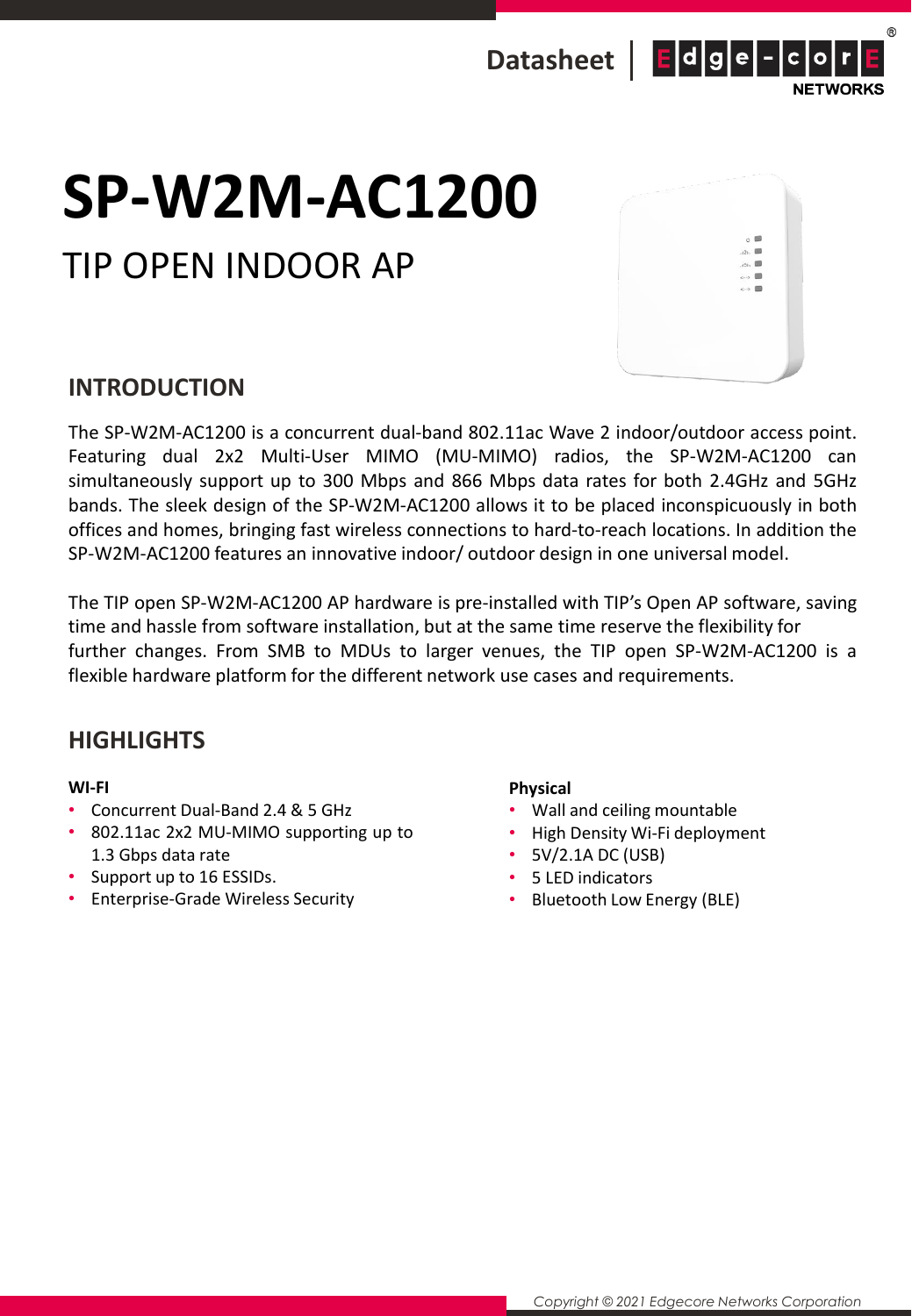$^\circledR$ 

#### **SPECIFICATIONS**

| <b>PHYSICAL</b>                 |                                                                                                                                                                                                                                                                                                              |
|---------------------------------|--------------------------------------------------------------------------------------------------------------------------------------------------------------------------------------------------------------------------------------------------------------------------------------------------------------|
| <b>CPU</b>                      | <b>RTL8197FS</b><br>٠                                                                                                                                                                                                                                                                                        |
| <b>Flash</b>                    | <b>NOR: 16MB</b><br>٠                                                                                                                                                                                                                                                                                        |
| <b>Memory</b>                   | 128 MB<br>٠                                                                                                                                                                                                                                                                                                  |
| <b>Power</b>                    | 5V/2.1A DC (micro USB)<br>٠                                                                                                                                                                                                                                                                                  |
| <b>Dimensions</b>               | 83.6 x 83.09 x 22 mm<br>٠                                                                                                                                                                                                                                                                                    |
| Weight                          | 68.6 g (non PoE)<br>٠                                                                                                                                                                                                                                                                                        |
| <b>Interfaces</b>               | 1G Base-T RJ45 Ethernet port<br>٠<br>100Base-T RJ45 Ethernet port                                                                                                                                                                                                                                            |
| <b>LED Indicator</b>            | Power, Wireless 2.4 GHz, Wireless 5GHz, ETH 0, ETH 1<br>٠                                                                                                                                                                                                                                                    |
| <b>Buttons</b>                  | 1x Factory Preset Button<br>٠                                                                                                                                                                                                                                                                                |
| <b>Environmental Conditions</b> | Operating Temperature: 0°C ~ 50°C<br>٠<br>Operating Humidity:10% ~90% non-condensing<br>$\bullet$                                                                                                                                                                                                            |
| <b>Power Consumption</b>        | 5W Typical<br>٠<br>6.5W Maximum<br>٠                                                                                                                                                                                                                                                                         |
| Antenna                         | 2.4 GHz: 4 dBi omni-directional<br>٠<br>5 GHz: 5 dBi omni-directional<br>Integrated Bluetooth 2.1/4.1<br>٠                                                                                                                                                                                                   |
| <b>Mounting</b>                 | wall/ceiling/desktop mounted<br>٠                                                                                                                                                                                                                                                                            |
| WI-FI                           |                                                                                                                                                                                                                                                                                                              |
| <b>Standards</b>                | 802.11 a/b/g/n/ac<br>Concurrent dual-band 2.4 & 5 GHz                                                                                                                                                                                                                                                        |
| <b>Support Data Rates</b>       | 802.11b: 1, 2, 5.5, 11 Mbps<br>٠<br>802.11a/g: 6, 9, 12, 18, 24, 36, 48, 54 Mbps<br>٠<br>802.11n: 6.5 - 144 Mbps (20 MHz)<br>٠<br>802.11n: 13.5 - 300 Mbps (40 MHz)<br>٠<br>802.11ac: 6.5 - 173.4 Mbps (20 MHz)<br>٠<br>802.11ac: 13.5 - 400 Mbps (40 MHz)<br>٠<br>802.11ac: 29.3 - 866.6 Mbps (80 MHz)<br>٠ |
| <b>Radio Chains</b>             | 5 GHz: 2x2<br>٠<br>2.4 GHz: 2x2                                                                                                                                                                                                                                                                              |
| <b>Spatial Streams</b>          | 2; MU-MIMO support                                                                                                                                                                                                                                                                                           |

\*ecCLOUD will be supported in 2022, Q1